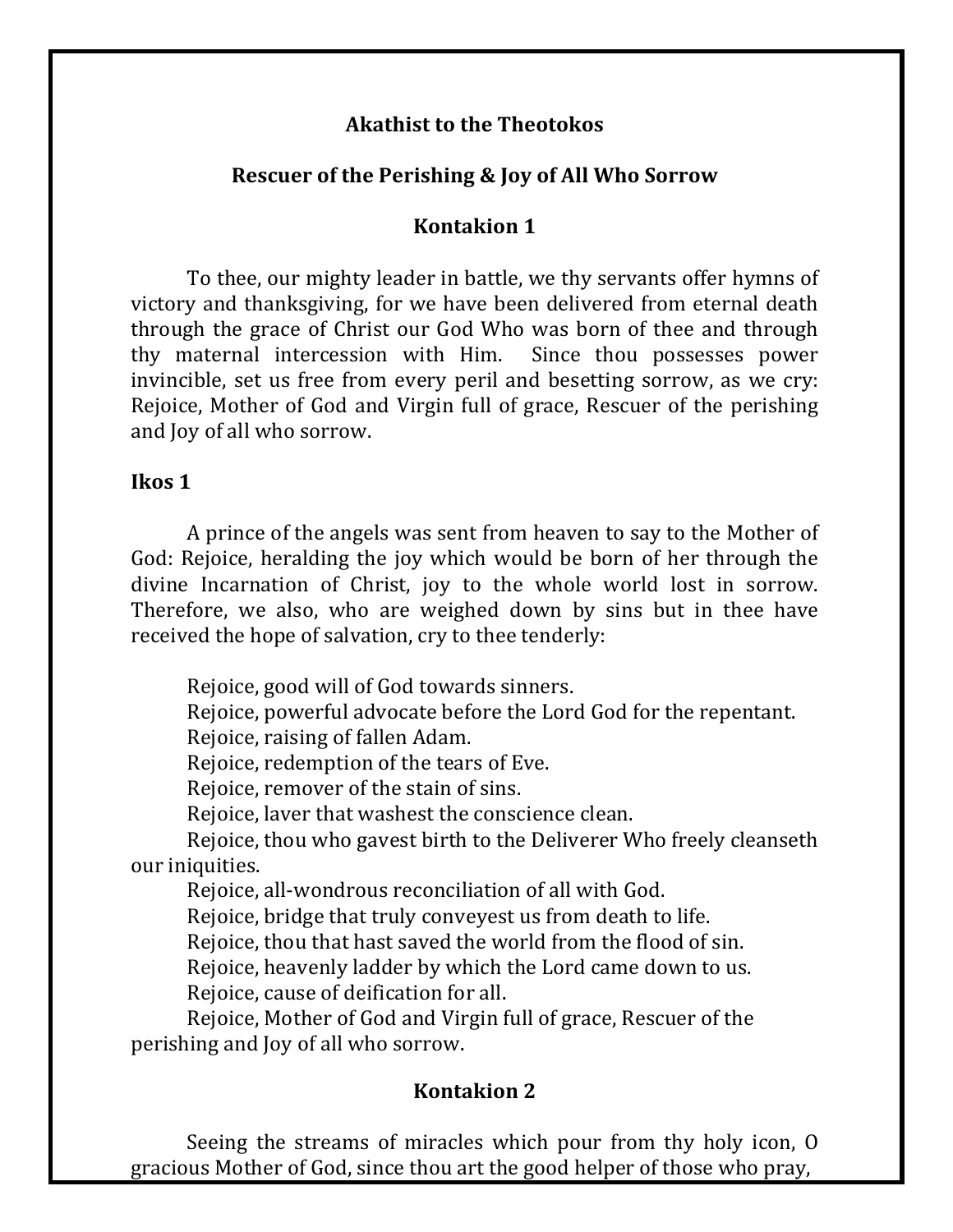the defender of the offended, the hope of the hopeless, the consolation of the sad, the rescuer of the naked, the chastity of virgins, the guide of strangers, the help of laborers, the sight of the blind, the good hearing of the deaf and the healing of the sick, we cry out to God in gratitude for thee: Alleluia!

### **Ikos 2**

Seeking to know that which cannot be known concerning the cruel afflictions which befall us, we flee to thee, O Mother and Virgin, needing consolation. As thou art good, teach us to recognize therein the merciful Providence of thy good Son for the salvation of our souls and for purification from our many sins, that we may joyfully cry to thee:

Rejoice, calm haven of the tempest-tossed.

Rejoice, sure support of doubters.

Rejoice, sole mother of mercy.

Rejoice, swift helper of those who are in misfortunes and trials.

Rejoice, thou who by means of afflictions dost purge our sins.

Rejoice, thou who by means of sadness dost cure our spiritual infirmities.

Rejoice, thou who teachest us to despise the vain joys of this world.

Rejoice, thou who upliftest our minds from this world to the otherworldly.

Rejoice, thou who drawest us from earthly love to heavenly, divine love.

Rejoice, thou who in the midst of our very sufferings grantest us consolation and grace-filled life.

Rejoice, promise of eternal blessings.

Rejoice, mediatrix of eternal joy.

Rejoice, Mother of God and Virgin full of grace, Rescuer of the perishing and loy of all who sorrow.

#### **Kontakion 3**

With power from on high, O gracious Lady, strengthen me who am infirm in body and soul, and vouchsafe me thy visitation and care, displelling the darkness of despondency and sorrow that besetteth me, that, being saved by thee, I may unceasingly cry to God: Alleluia!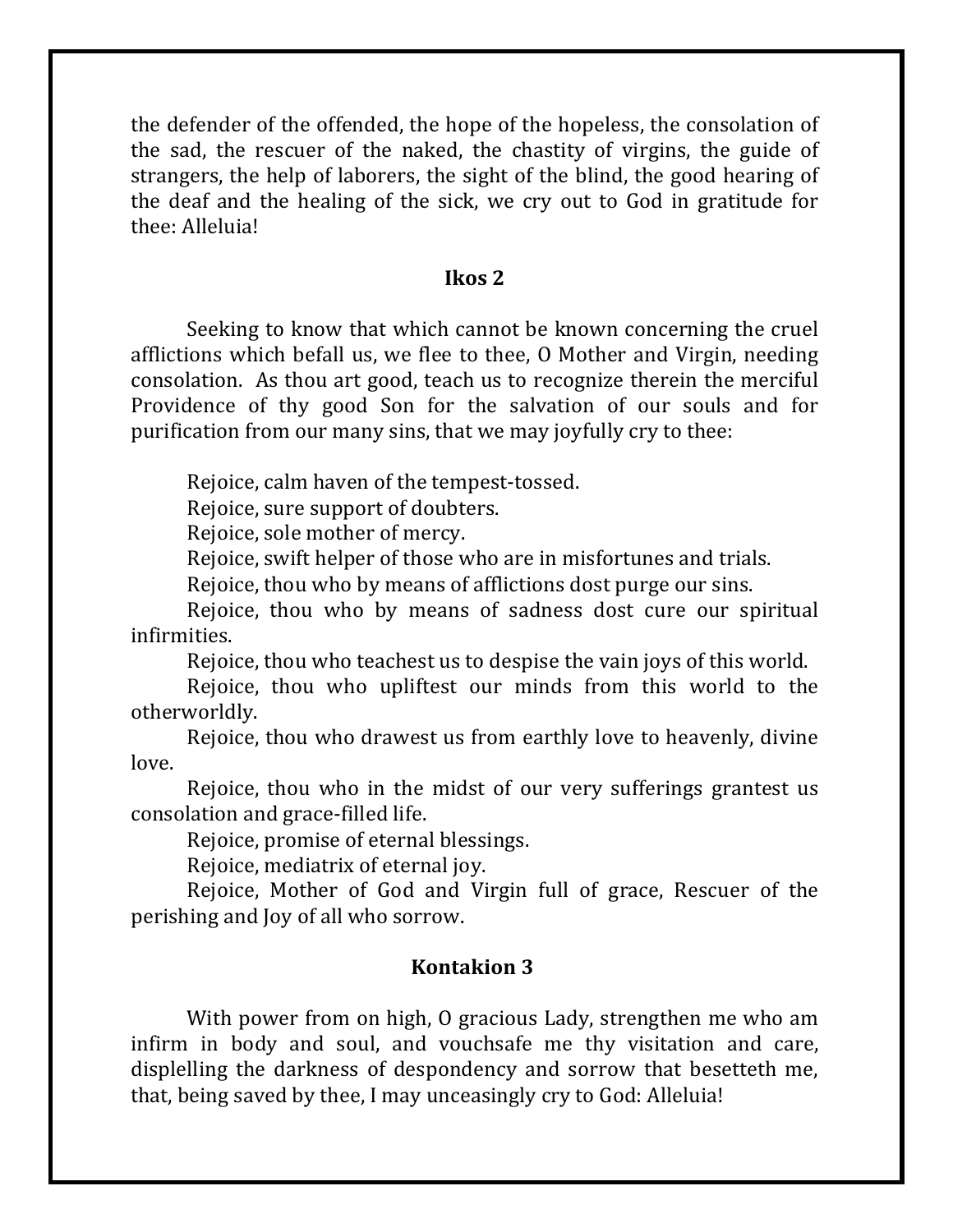### **Ikos 3**

Having an unutterable wealth of loving-kindness, thou dost stretch forth a hand of help to all who sorrow, curing their illnesses and healing their passions. Despise not me also,  $\theta$  gracious Lady, as I lie on my bed of infirmity and cry to thee:

Rejoice, priceless treasure of mercy.

Rejoice, only hope of the desperate.

Rejoice, healing of my body.

Rejoice, salvation of my soul.

Rejoice, steadfast fortress of the infirm.

Rejoice, helper and strenghthener of the ailing.

Rejoice, thou who by thine intercession dost speedily appease the wrath of God.

Rejoice, thou who by the power of thy prayers dost tame our passions.

Rejoice, sight of the blind, hearing of the deaf.

Rejoice, walk of the lame, speech of the mute.

Rejoice, hope-filled visitation of the sick.

Rejoice, for through thee grace-filled healings are bestowed upon all the infirm according to the measure of their faith.

Rejoice, Mother of God and Virgin full of grace, Rescuer of the perishing and Joy of all who sorrow.

#### **Kontakion 4**

A storm of many trials and tribulations doth beleaguer me, and I can no longer bear its assaults. As thou art the merciful Mother of my Savior and God, lift up thy hands in prayer to thy Son, that He may regard the dire affliction of my heart and lift me up from the depths of desperation, as I cry to Him: Alleluia!

#### **Ikos 4**

When thou heardest the prophecy of the righteous Simeon: Thine own soul a sword shall pierce, thou didst keep all these words in thy heart, O Most-Holy Virgin and Mother, understanding that the joy of a mother's heart in her children is mixed with many sorrows in this world.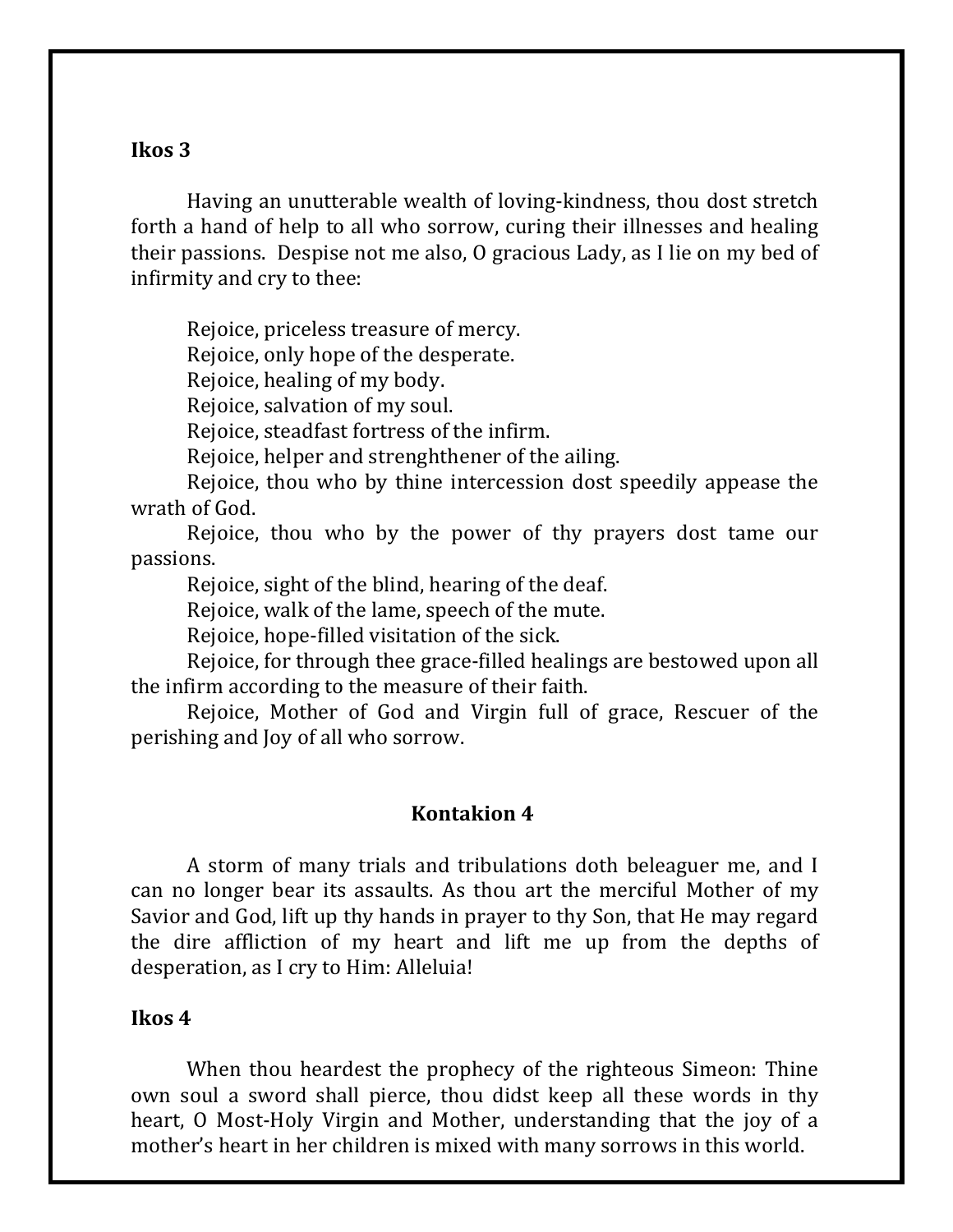Therefore, as to one tested in everything and able to share the suffering of a mother's sorrow, we cry to thee:

Rejoice, thou who gavest birth to Christ the Savior, the Joy of the world.

Rejoice, thou who deliverest the world from sorrows.

Rejoice, thou who didst endure calumny and slander against thy

Son.

Rejoice, thou who didst partake of His sufferings.

Rejoice, consolation of sorrowing mothers.

Rejoice, grace-filled guardian of their children.

Rejoice, ready help for us in misfortunes.

Rejoice, correction of the erring.

Rejoice, nourishment of infants.

Rejoice, instruction of youths.

Rejoice, Mother of the orphaned.

Rejoice, champion of widows.

Rejoice, Mother of God and Virgin full of grace, Rescuer of the perishing and Joy of all who sorrow.

### **Kontakion 5**

Seeing the divinely-flowing Blood of thy Son on the Cross, which was shed for our salvation, thou as a handmaid of the Lord didst humbly submit to the will of the Father Who is in heaven, thus giving us an example of patience and suffering in affliction, that we, when we are in the furnace of trials and woes, might cry humbly to God: Alleluia!

#### **Ikos 5**

When thy Son and God saw thee crucified with Him in heart and standing by the Cross with His beloved disciple, He said: Behold thy Mother; thus making all who believe in Him thy children. As partakers of the sorrow and suffering of thy Son, we have in thee a kind Mother, and in our affliction we place all our hope in thee, and we cry to thee:

Rejoice, Mother of the Christian people. Rejoice, thou who didst adopt us at the Cross of thy Son. Rejoice, thou who hast joined God with man. Rejoice, thou who hast united the faithful to their Lord. Rejoice, ewe that hast brought forth the Lamb of God Who taketh away the sins of the world.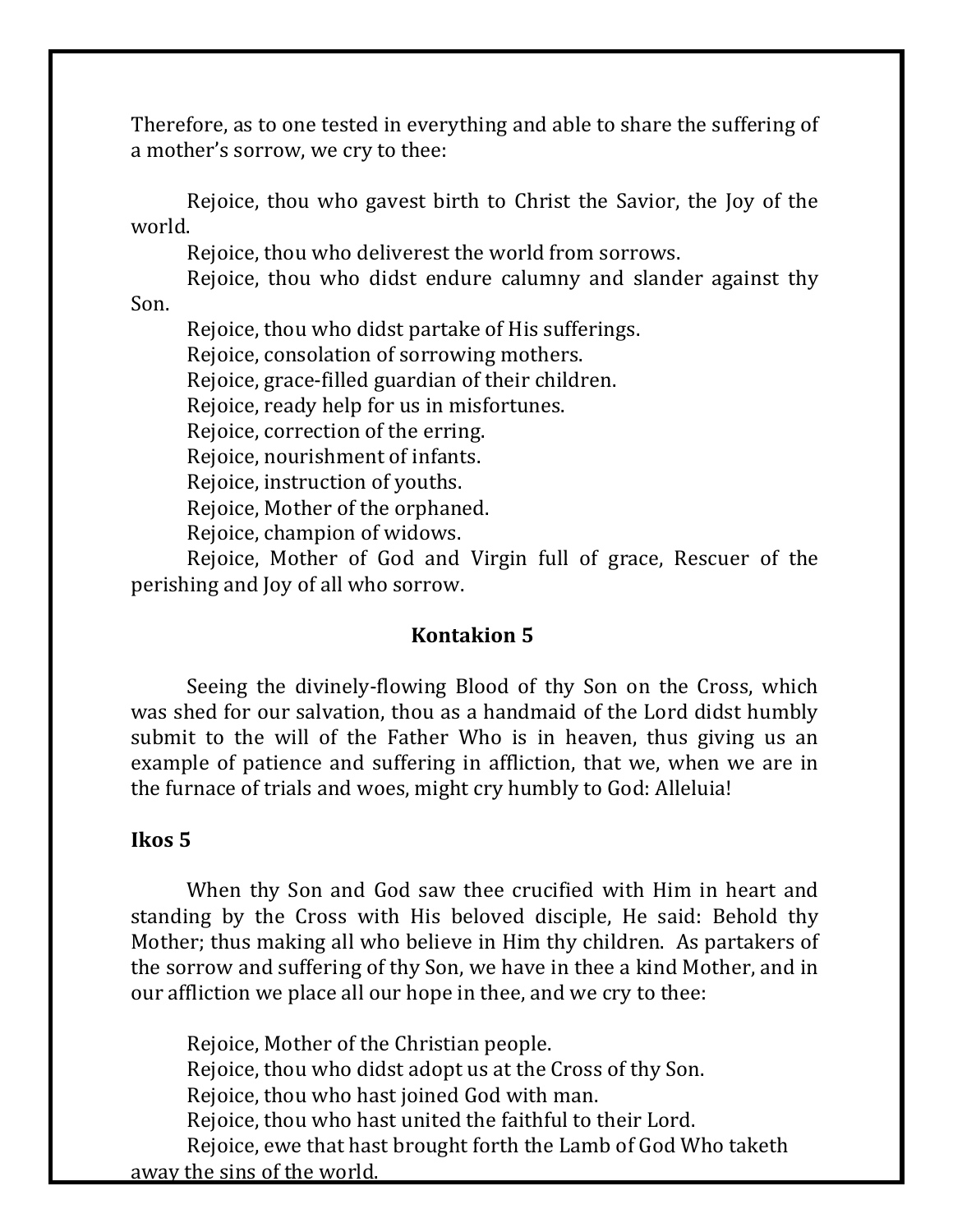Rejoice, cup that drawest up joy from the fountain of immortality.

Rejoice, surety of salvation for sinners.

Rejoice, search for the lost.

Rejoice, unexpected joy of sinners.

Rejoice, raising of the fallen.

Rejoice, healer of all diseases.

Rejoice, soothing of every care.

Rejoice, Mother of God and Virgin full of grace, Rescuer of the perishing and Joy of all who sorrow.

### **Kontakion 6**

All the ends of the inhabited earth proclaim thy mercies, O Mother of God, since thou shelterest all Christian people under thy venerable protection; unceasingly dost thou pray to Christ the Savior for them, and thou deliverest from all evils thy well-pleasing and God-fearing servants, who with faith cry out to God: Alleluia!

### **Ikos 6**

Radiant grace hath shone from thy most marvelous icon, O Mother of God. Falling down before it with tears, we beseech thee: Drive away the cloud of trials which have come upon us, that we may cry to thee joyfully:

Rejoice, thou who bringest the supplications of the faithful to thy Son and God.

Rejoice, thou who thyself intercedes for us at the throne of thy Son. Rejoice, intercessor with God, who savest the world from disasters. Rejoice, defender of the Christian people, given us by God. Rejoice, wood of shady leaves, where many shelter. Rejoice, tree of good fruit, on which the faithful feed. Rejoice, protection of the world, broader than a cloud. Rejoice, promised land, from which flow milk and honey. Rejoice, bright cloud, unceasingly illuminating the faithful. Rejoice, pillar of fire, guiding the elect to their heavenly inheritance. Rejoice, field yielding an abundance of bounties. Rejoice, bestower of every goodness.

Rejoice, Mother of God and Virgin full of grace, Rescuer of the perishing and Joy of all who sorrow.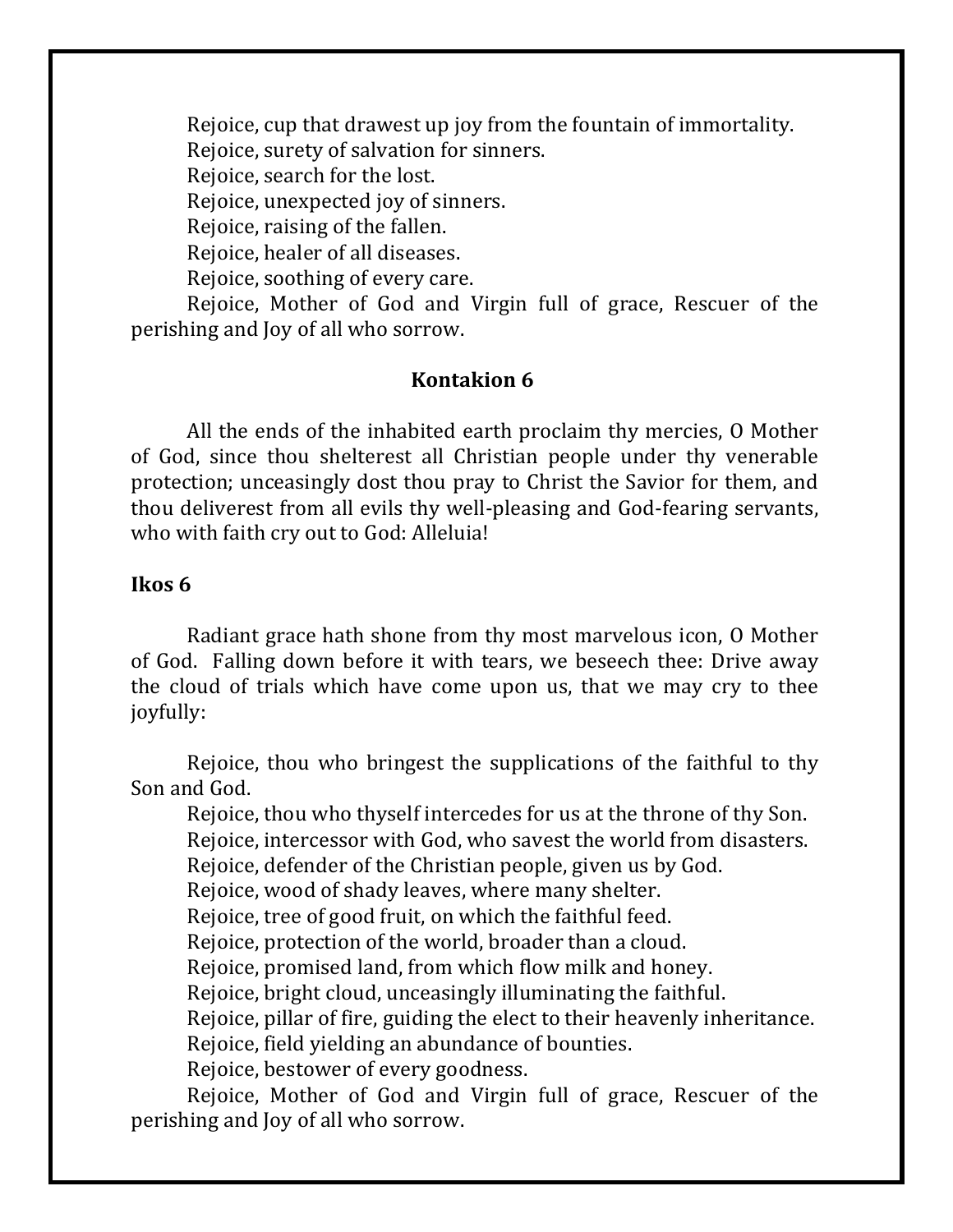### **Kontakion 7**

Wishing to make known streams of miracles from thy icon, the Rescuer of the Perishing, O Lady, thou hast bidden those in sorrow and

ruin to perform prayer services before it, and, when they have received healing, to proclaim to all the mercies shown on account of this icon, that the source of grace-filled healings might not be concealed from those in need. Therefore, we also do not hide thy benefactions, but gratefully glorify God and cry to Him: Alleluia!

### **Ikos 7**

A new pool of Siloam, greater than that of old, is revealed: thy temple, O Most-Pure Lady, in which we venerate thy wonder-working icon. For thou grantest bodily health not only once in the year and then only to those who enter first, but unceasingly thou curest all manner of sickness and all manner of disease, spiritual and physical, for those who with faith and love flee to thee; therefore we cry to thee:

Rejoice, pool into which all our afflictions are plunged.

Rejoice, cup, wherein we receive joy and salvation.

Rejoice, rock that hast given drink to those thirsting for life.

Rejoice, wood that makest sweet the salty waters of the sea of life.

Rejoice, inexhaustible fountain of life-creating water.

Rejoice, laver that washest away the filth of sin.

Rejoice, sweetening of our afflcitions.

Rejoice, relief from our cares.

Rejoice, curing of our illnesses.

Rejoice, deliverance from calamities.

Rejoice, thou who dost trample down demons.

Rejoice, thou who puttest the enemy to shame.

Rejoice, Mother of God and Virgin full of grace, Rescuer of the perishing and Joy of all who sorrow.

# **Kontakion 8**

Strangers and foreigners are we all on this earth, enduring perils from enemies, perils from our own countrymen and perils from false brethren, in many deprivations and afflictions, as the Apostle saith. Do thou, therefore, O Lady, as our good guide on our way, direct us to a calm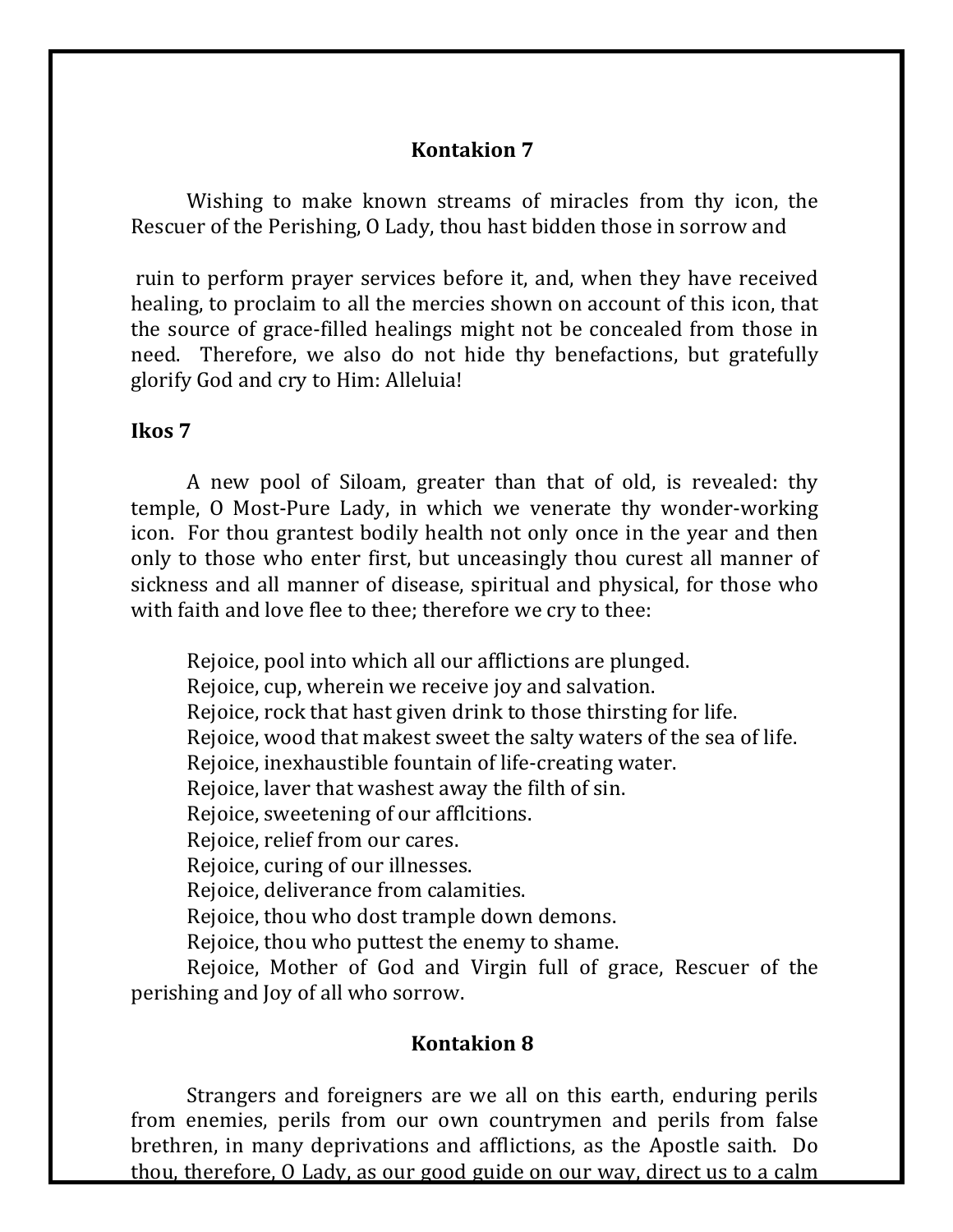haven, and entreat thy Son that we be granted forgiveness of our sins before the end, that we may unceasingly cry to God: Alleluia!

### **Ikos 8**

Our whole life on this earth is sickly and full of grief from slander, offences, reviling and other multifarious trials and woes. Our bodies are weak and our spirits are ailing. We flee to thee, therefore, O Mother of God, and we fall down before thy most pure icon. Fill our sorrowing hearts with joy and gladness, that we may cry to thee:

Rejoice, guide on our journey, who leadest us to our heavenly homeland.

Rejoice, Queen of heaven and earth, who openest to us the gates of paradise.

Rejoice, merciful Lady, who showest us mercy.

Rejoice, Mistress of God's house, who orderest our life aright.

Rejoice, dewy fleece, which Gideon saw of old.

Rejoice, blessed womb, which didst contain God Whom nothing can contain.

Rejoice, unburnt bush.

Rejoice, indestructible wall.

Rejoice, life-giving fountain.

Rejoice, unfading flower.

Rejoice, softening of wicked hearts.

Rejoice, tenderness of the good.

Rejoice, Mother of God and Virgin full of grace, Rescuer of the perishing and loy of all who sorrow.

# **Kontakion 9**

All of life's sweetness in this world hath its share of sadness. Fame is fleeting, riches run out, health and beauty wither away, friends and neighbors are taken away by death. But sweeten our sorrows, O cause of blessings, bestowing thine incorruptible joy upon us as we cry to God: Alleluia!

### **Ikos 9**

Wordy orators are at a loss for words with which to comfort those who sorrow and are perishing, but do thou thyself, O Lady, speak comfort to our hearts, driving away the clouds of our grief and the darkness of our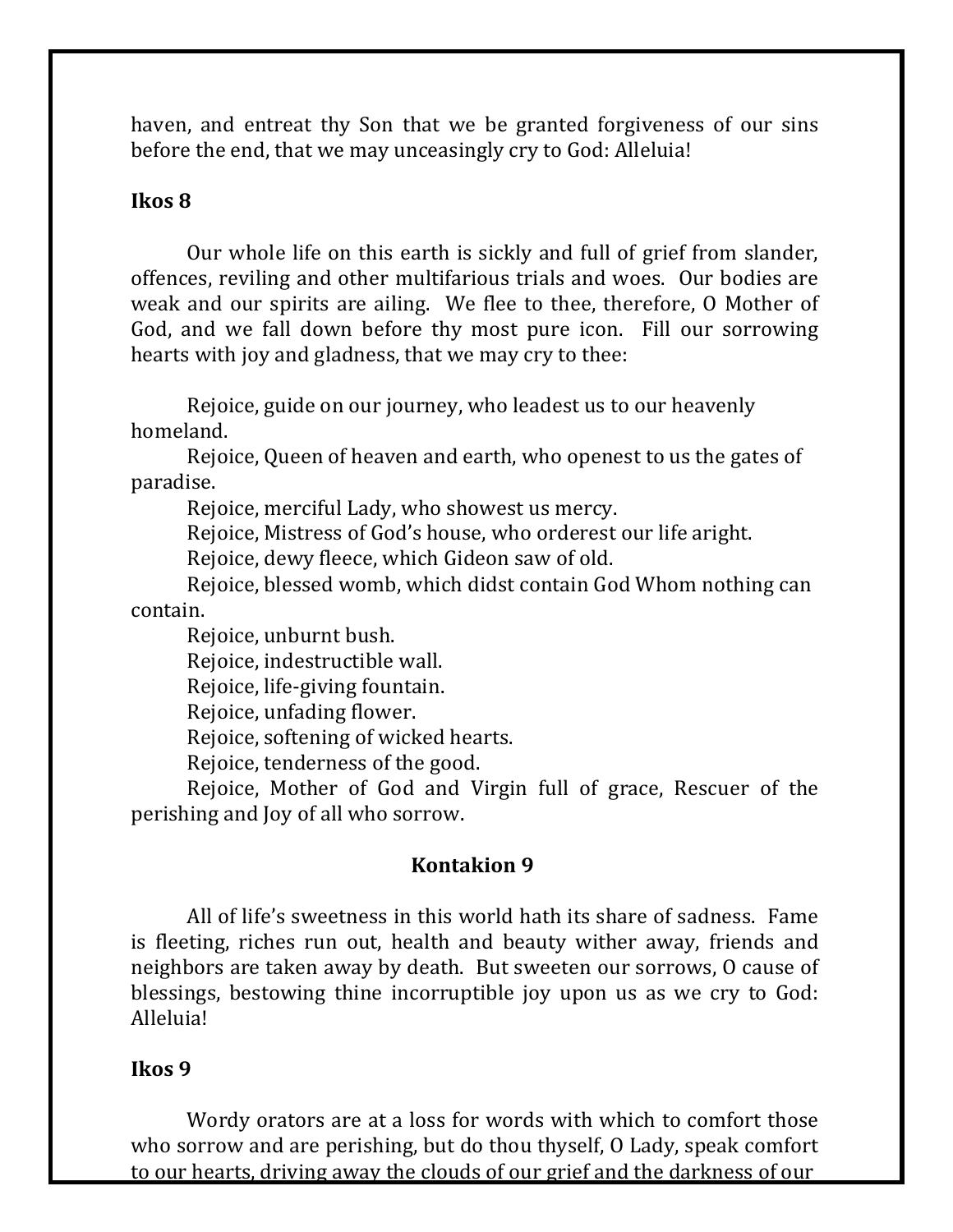despondency with rays of thy grace, that we may call to thee:

Rejoice, thou who hast rejoiced all Christians by hope in thee. Rejoice, joy and pacification of the world. Rejoice, bestower of grace divine. Rejoice, hope of eternal blessings. Rejoice, ship of all who would be saved. Rejoice, harbor amidst life's voyages. Rejoice, faithful guardian of those who after God trust in thee. Rejoice, robe for those bereft of confidence. Rejoice, protectress and confirmation of all. Rejoice, fortification of all the faithful and their sacred refuge. Rejoice, help of those who faithfully pray to thee. Rejoice, radiant recognition of grace. Rejoice, Mother of God and Virgin full of grace, Rescuer of the

perishing and Joy of all who sorrow.

# **Kontakion 10**

Wishing to save the human race from eternal torment and unremitting sorrow, the Lord Who loveth mankind made His dwelling in thy ever-virginal womb and gave thee, His Mother, to those who are perishing as their help, protection and defense, that thou mightest be the consolation of the sad, the rescuer of the perishing, the rejoicing of the sorrowful and the hope of the desperate, by thine intercession delivering us from everlasting punishment and leading to heavenly happiness all who faithfully cry to thy Son and our God: Alleluia!

#### **Ikos 10**

A wall art thou for virgins and for all who flee to thy protection, O Virgin Mother of God. Therefore, we beseech thee: Defend, protect, and preserve all who are perishing helplessly from temptations, oppression and woes, yet call upon thee with faith:

Rejoice, pillar of virginity.

Rejoice, chosen vessel of purity and chastity.

Rejoice, special crown of those who wage war against the flesh by chastity.

Rejoice, giver of eternal joy to those who follow the good sorrow of the monastic life.

Rejoice, thou who takest away the fire of the passions.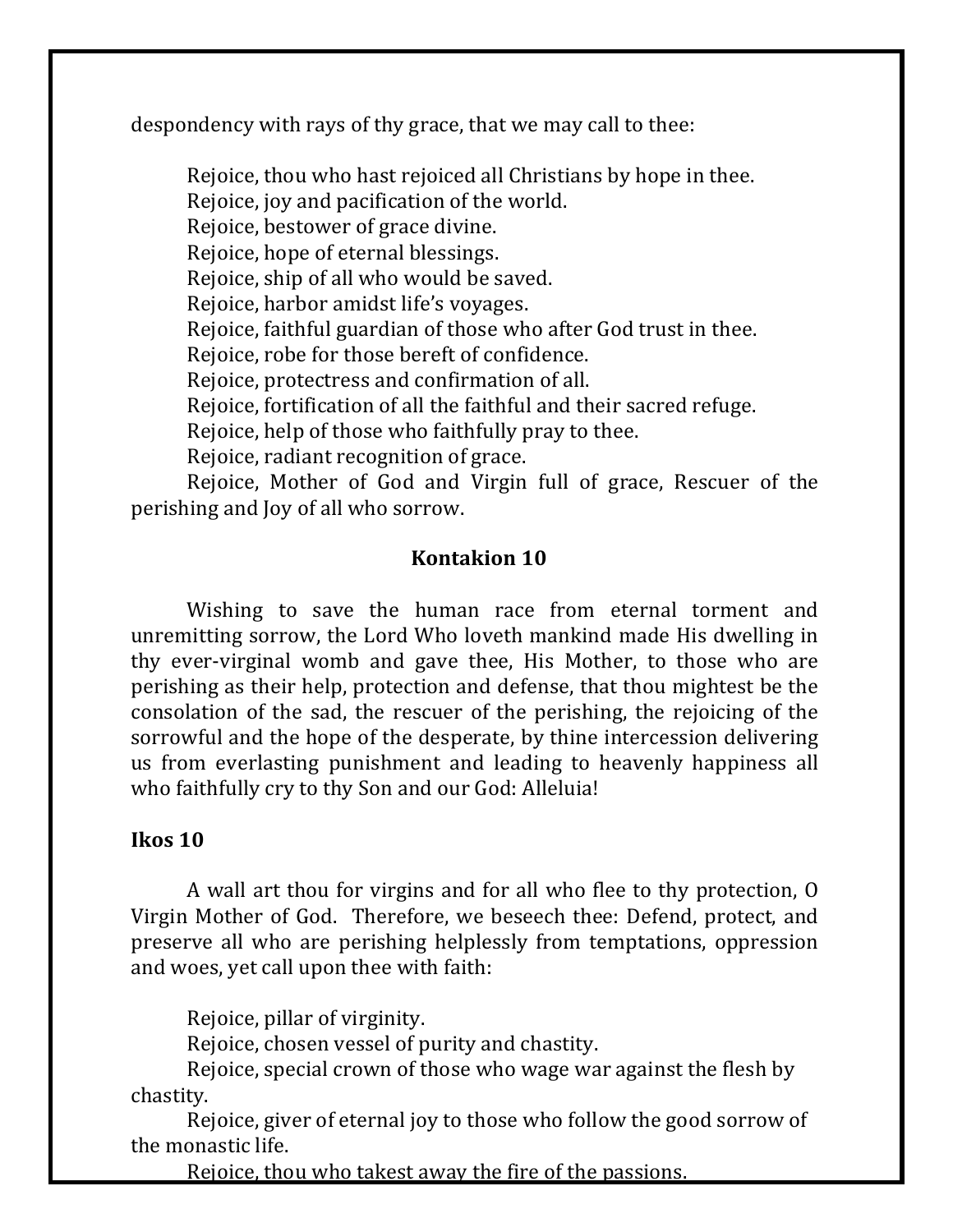Rejoice, thou who dispellest the darkness of temptations. Rejoice, instructress of chastity. Rejoice, bulwark of purity. Rejoice, uplifting of men. Rejoice, thou by whom we have risen from our fall. Rejoice, firm foundation of faith. Rejoice, acceptable incense of intercession.

Rejoice, Mother of God and Virgin full of grace, Rescuer of the perishing and Joy of all who sorrow.

### **Kontakion 11**

Tenderest songs do we thy servants offer thee, O Mother of God, the all-powerful defender of our people. Relieve the pains of my muchsighing soul; appease the wrath of God which is justly aroused against us because of our sins; and deliver us from every cruel affliction and pain, as we cry to God of thee: Alleluia!

### **Ikos 11**

Thy most pure icon, O Lady, hath appeared to us as a light-bearing lamp, kindled by the coal of God's grace, for our sanctification and consolation. Venerating it with love and falling down before it with faith, we cry to thee:

Rejoice, thou who dost deliver us from all perils by thy powerful mediation.

Rejoice, thou who dost defend us from earthquake and flood.

Rejoice, thou who dost satisfy our spiritual and physical hunger.

Rejoice, thou who dost extinguish fire with the dew of thy prayers.

Rejoice, thou who savest us from deadly calamity.

Rejoice, mighty helper in battle.

Rejoice, thou who shieldest us from foreign invasion.

Rejoice, thou who wardest off civil wars.

Rejoice, easy transport for them that sail the waters.

Rejoice, good guide of wayfarers.

Rejoice, liberation of captives.

Rejoice, swift deliverance from God's impending righteous wrath.

Rejoice, Mother of God and Virgin full of grace, Rescuer of the perishing and Joy of all who sorrow.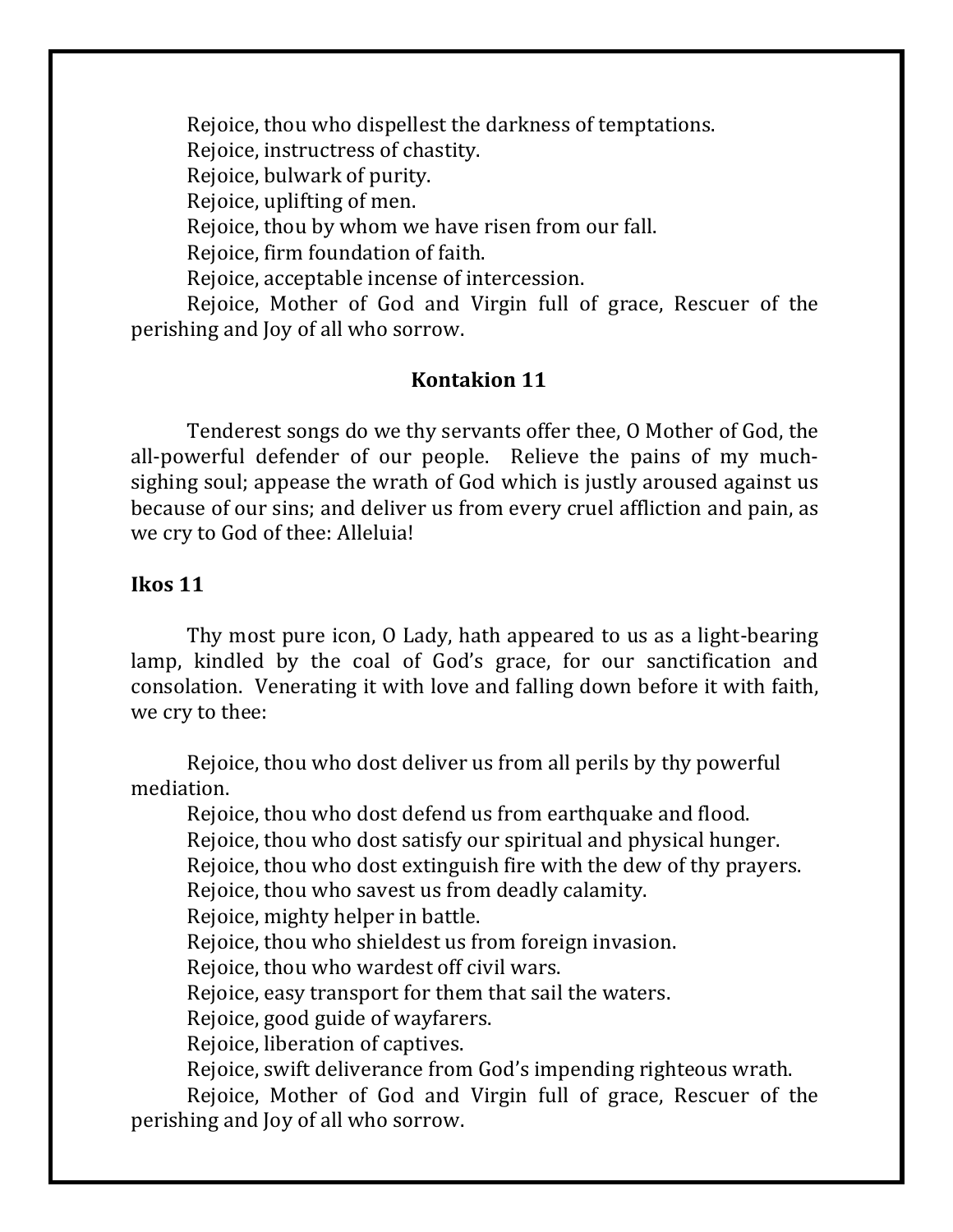### **Kontakion 12**

When thou didst desire to give our people a pledge of grace,  $0$ Mother of God, thou didst reveal to us thy healing icon, from which streams of miracles are poured forth upon those who approach with faith; illnesses are cured and afflictions are alleviated. Therefore, we joyfully cry to God of thee: Alleluia!

#### **Ikos 12**

As we sing of thy mercies and miracles, O Mother of God, we all praise thee as our steadfast advocate, and with compunction we bow down before thee who prayest for us, and we ask: Lift up thy hands to thy Son, that His loving-kindness may be with us constantly and unfailingly both in this life and after our death as we call to thee:

Rejoice, our hope which cannot be put to shame, in this life and after our passing.

Rejoice, thou who grantest them who trust in thee a peaceful end of this life.

Rejoice, our hope and defense on judgment day.

Rejoice, pleader before the just Judge.

Rejoice, deliverance from eternal Gehenna.

Rejoice, hope of eternal salvation.

Rejoice, key of Christ's kingdom.

Rejoice, door of paradise.

Rejoice, bridge leading to heaven.

Rejoice, refuge of all repentant sinners and their gracious advocate. Rejoice, joy of angels.

Rejoice, glory and consolation of all the just.

Rejoice, Mother of God and Virgin full of grace, Rescuer of the perishing and loy of all who sorrow.

#### **Kontakion 13**

O all-hymned Mother, highly favored by God, who didst bear Christ our King and God to the joy of heaven and earth, hear the voice of thy servants who are sorrowful and perishing. Accept this our small supplication; deliver us from woes, afflictions and assaults; heal our illnesses; destroy wrongful slander; dispel from us all malice and enmity; and rescue from torment to come all those that  $\text{cry}$  of thee: Alleluia!  $(3x)$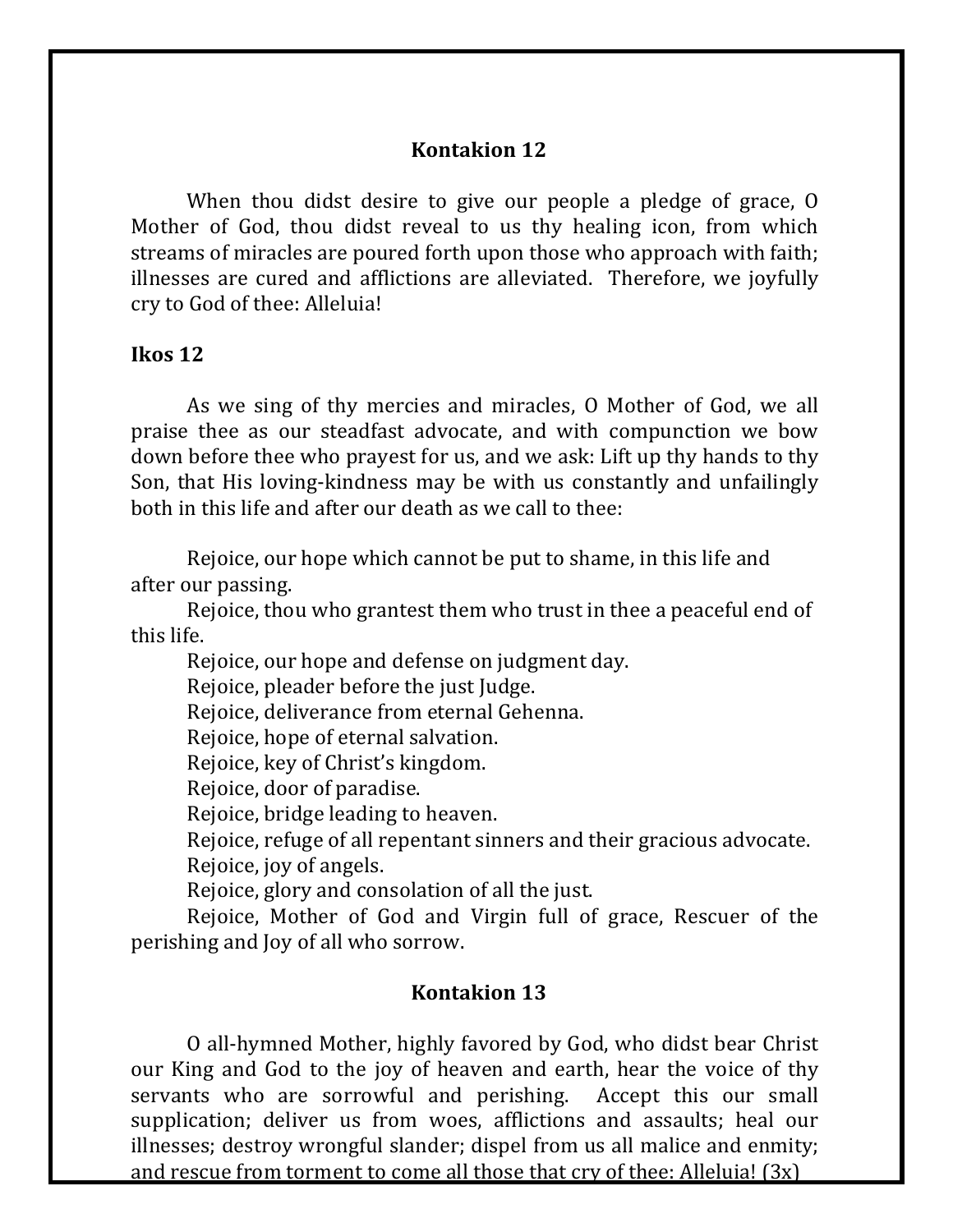#### **Ikos 1**

A prince of the angels was sent from heaven to say to the Mother of God: Rejoice, heralding the joy which would be born of her through the divine Incarnation of Christ, joy to the whole world lost in sorrow. Therefore, we also, who are weighed down by sins but in thee have received the hope of salvation, cry to thee tenderly:

Rejoice, good will of God towards sinners.

Rejoice, powerful advocate before the Lord God for the repentant.

Rejoice, raising of fallen Adam.

Rejoice, redemption of the tears of Eve.

Rejoice, remover of the stain of sins.

Rejoice, laver that washest the conscience clean.

Rejoice, thou who gavest birth to the Deliverer Who freely cleanseth our iniquities.

Rejoice, all-wondrous reconciliation of all with God.

Rejoice, bridge that truly conveyest us from death to life.

Rejoice, thou that hast saved the world from the flood of sin.

Rejoice, heavenly ladder by which the Lord came down to us.

Rejoice, cause of deification for all.

Rejoice, Mother of God and Virgin full of grace, Rescuer of the perishing and loy of all who sorrow.

### **Kontakion 1**

To thee, our mighty leader in battle, we thy servants offer hymns of victory and thanksgiving, for we have been delivered from eternal death through the grace of Christ our God Who was born of thee and through thy maternal intercession with Him. Since thou possesses power invincible, set us free from every peril and besetting sorrow, as we cry: Rejoice, Mother of God and Virgin full of grace, Rescuer of the perishing and loy of all who sorrow.

*Now, we pray before Her holy icon:*